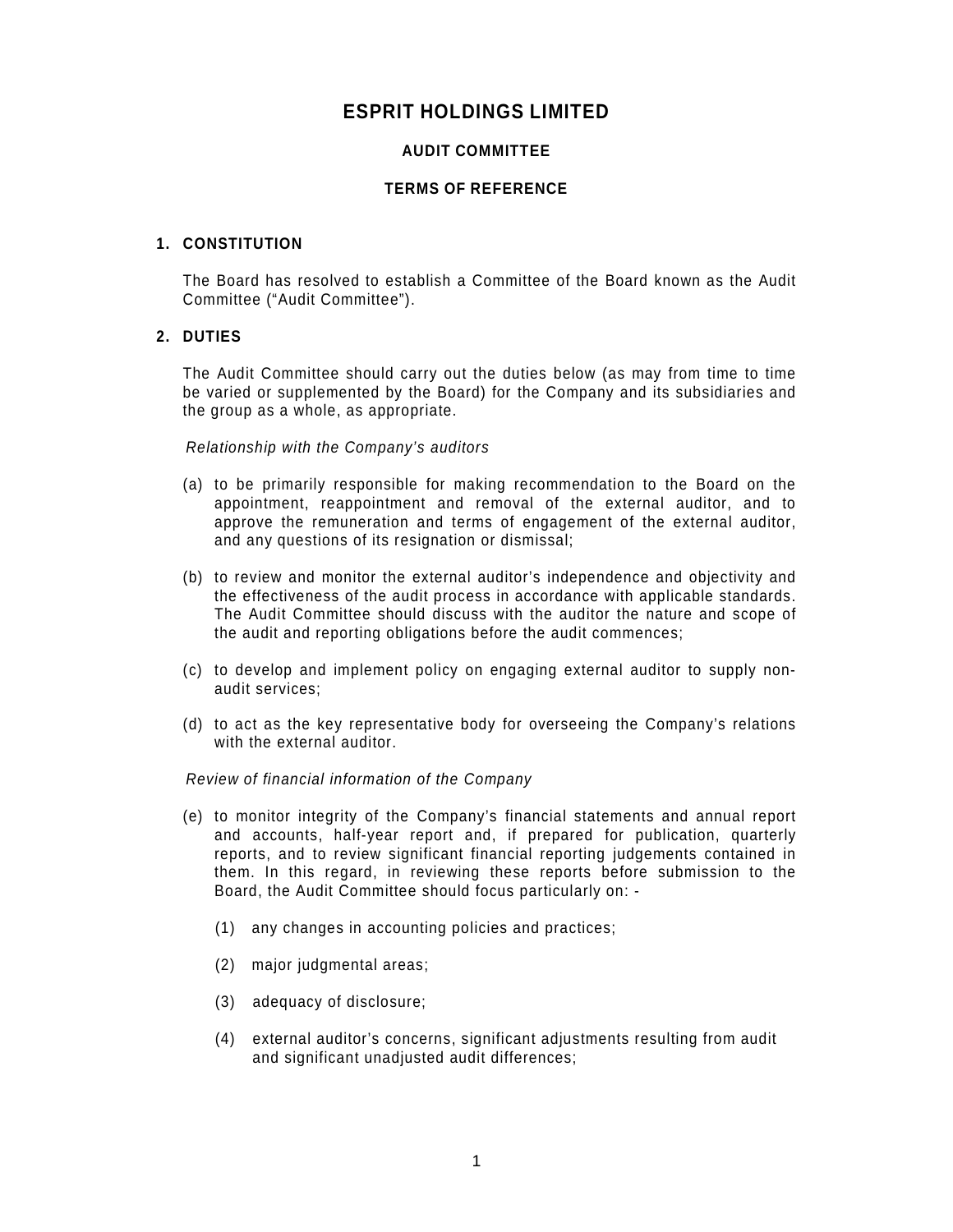- (5) consistency of financial information;
- (6) the going concern assumptions and any qualifications;
- (7) compliance with accounting standards; and
- (8) compliance with the Rules Governing the Listing of Securities on the Stock Exchange of Hong Kong Limited ("Listing Rules") and legal requirements in relation to financial reporting;
- (f) Regarding (e) above:
	- (1) members of the Audit Committee should liaise with the board and senior management and the Audit Committee must meet, at least twice a year, with the Company's auditors; and
	- (2) the Audit Committee should consider any significant or unusual items that are, or may need to be, reflected in the reports and accounts; discuss problems and reservations arising from the review of the interim financial information and audit of the final results; it should give due consideration to any matters that have been raised by the Company's chief financial officer, compliance officer or auditors;

Oversight of the Company's financial reporting system and internal control procedures

- (g) to review the Company's financial controls, internal control and risk management systems;
- (h) to discuss the internal control systems with management to ensure that management has performed its duty to have an effective internal control system. This discussion should include the adequacy of resources, staff qualifications and experience, training programmes and budget of the Company's accounting and financial reporting function;
- (i) to consider any findings of major investigations findings on internal control matters as delegated by the board or on its own initiative and management's response to these findings;
- (j) to ensure co-ordination between the internal and external auditors, and to ensure that the internal audit function is adequately resourced and has appropriate standing within the Company, and to review and monitor its effectiveness. Reference to internal auditor or internal audit function shall include any internal audit function outsourced by the Company. It should be noted that any outsourcing of internal audit functions require prior approval of the Audit Committee which shall keep the scope, terms and effectiveness of the outsourcing under review;
- (k) to review the Group's financial and accounting policies and practices;
- (l) to review the external auditor's management letter, any material queries raised by the auditor to management about accounting records, financial accounts or systems of control and management's response;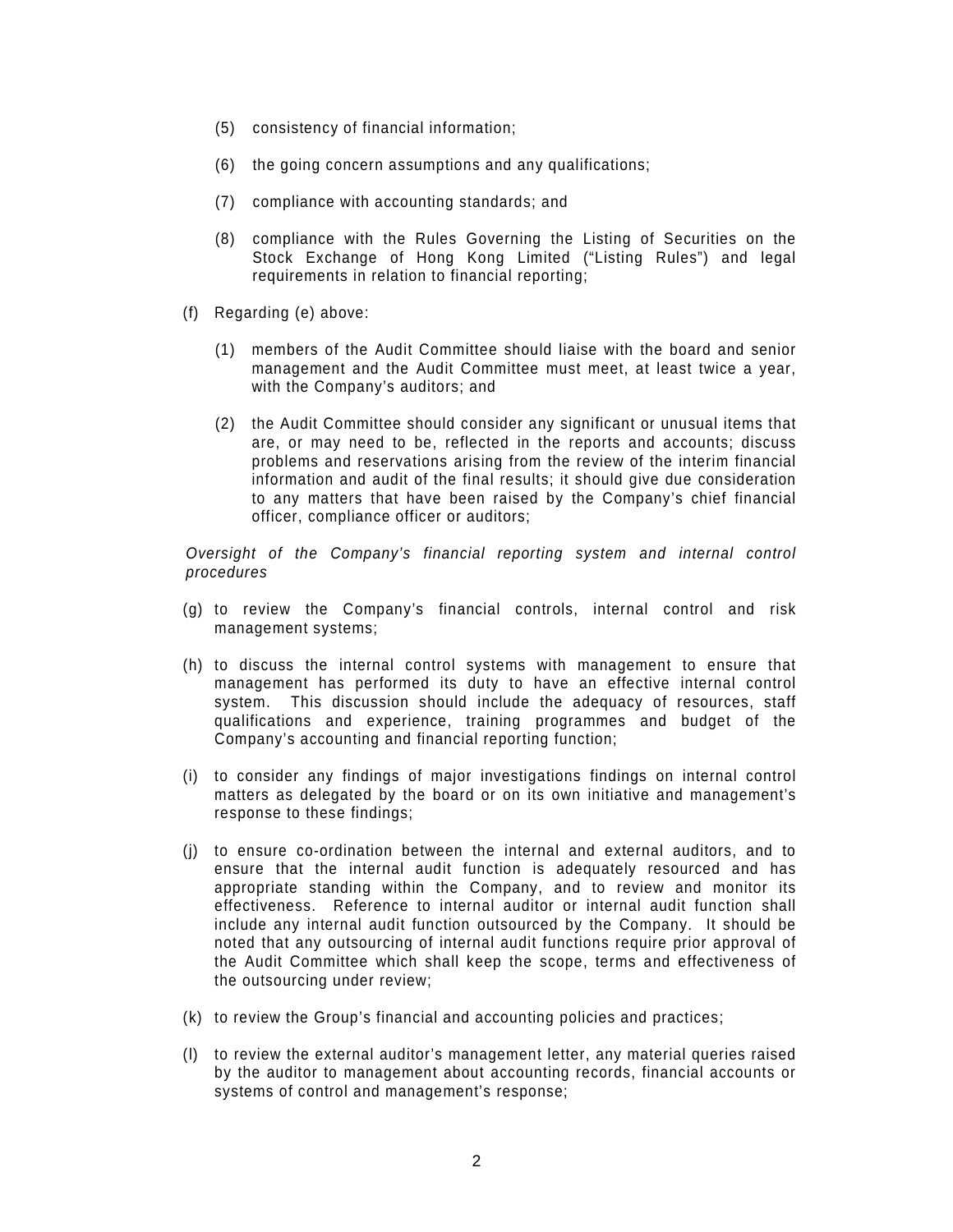- (m) to ensure that the board will provide a timely response to the issues raised in the external auditor's management letter;
- (n) to report to the board on the matters in the Provisions in Esprit Corporate Governance Code regarding the Audit Committee;
- (o) to review the Company's arrangements for its employees can use, in confidence, to raise concerns about possible improperties in financial reporting, internal control or other matters. The Audit Committee shall ensure that proper arrangements are in place for fair and independent investigation of these matters and for appropriate follow up action; and
- (p) to consider other topics, as from time to time defined by the Board.

#### **3. SUPPORT FROM THE COMPANY**

The Audit Committee is authorised by the Board to utilise all such resources as are required for it to perform its duties and to have access to independent professional advice if considered necessary, at the Company's expense.

# **4. MEMBERSHIP**

- (a) Members of the Audit Committee shall be appointed by the Board in consultation with the Chairman of the Audit Committee. The Audit Committee shall be made up of at least 3 members.
- (b) All members of the Audit Committee shall be independent non-executive directors and at least one of them shall have recent and relevant financial experience as envisaged in the Listing Rules.
- (c) Appointments to the Audit Committee shall be co-terminus with the directorship of the relevant members (whether by retirement, rotation or otherwise).
- (d) The Board shall appoint the Audit Committee Chairman. In the absence of the Audit Committee Chairman and/or an appointed deputy, the remaining members present shall elect one of themselves to chair the meeting.

# **5. MEETING**

#### **(a) Notice**

(i) Meetings of the Audit Committee shall be summoned by the chairman or the company secretary or a person designated by the company secretary at the request of any of its members or at the request of external or internal auditors if they consider it necessary.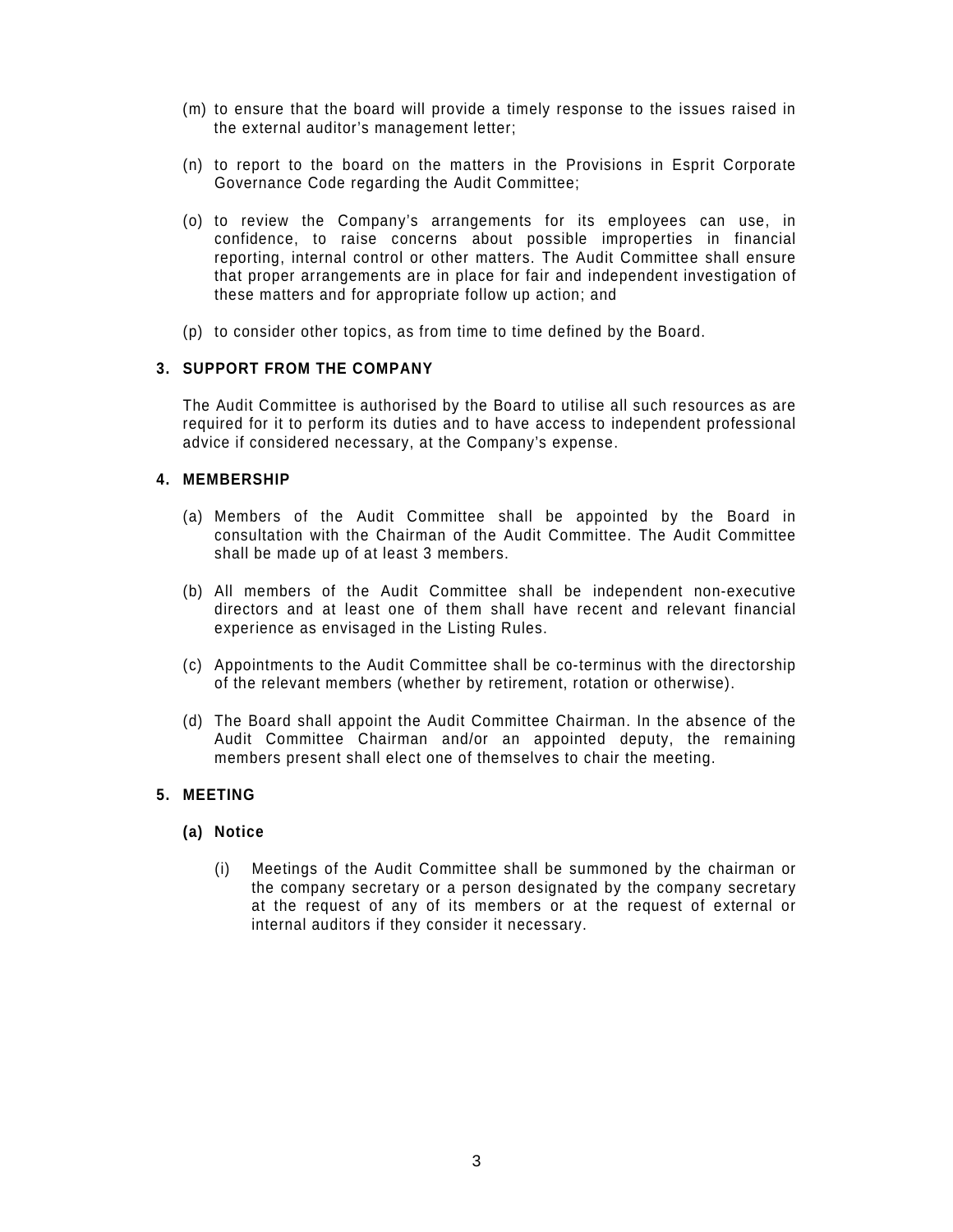- (ii) Unless otherwise agreed, notice of each meeting confirming the venue, time and date together with an agenda of items to be discussed, shall be forwarded to each member of the Audit Committee, any other person required to attend, at least 3 days before the date of the meeting. Supporting papers shall be sent to Audit Committee members and to other attendees as appropriate, at the same time.
- (iii) Only members of the Audit Committee have the right to attend Audit Committee meetings. However, other individuals such as the chairman of the board, chief executive officer, chief financial officer, other directors, the heads of risk, compliance and internal audit and representatives from the finance function may be invited to attend all or part of any meeting as and when appropriate.
- (iv) The external auditors and the chief financial officer shall normally attend meetings of the Audit Committee (but members of the Audit Committee may deliberate between themselves to the exclusion of all other persons).
- (v) The Audit Committee shall meet with the external auditor at least twice a year and shall meet with the external and internal auditors at least once a year without other members of the executive being present.

# **(b) Quorum**

The quorum necessary for the transaction of the business of the Audit Committee shall be two. A duly convened meeting of the Audit Committee at which a quorum is present shall be competent to exercise all or any of the authorities, powers and discretions vested in or exercisable by the Audit Committee.

# **(c) Participation**

Members may participate in any meeting of the Audit Committee by means of a conference telephone or other communication equipment through which all persons participating in the meeting can communicate with each other simultaneously and instantaneously and, for the purpose of counting a quorum, such participation shall constitute presence at a meeting as if those participating were present in person.

#### **(d) Frequency of Meetings**

The Audit Committee shall meet at least twice a year.

# **(e) Minutes of Meeting**

- (i) The company secretary or a person designated by the company secretary shall be appointed by the Audit Committee to act as its secretary and the secretary shall minute the proceedings and resolutions of all meetings of the Audit Committee, including recording the names of those present and in attendance.
- (ii) Minutes of Audit Committee meetings shall be circulated promptly to all members of the Audit Committee and, once agreed, to all members of the Board.